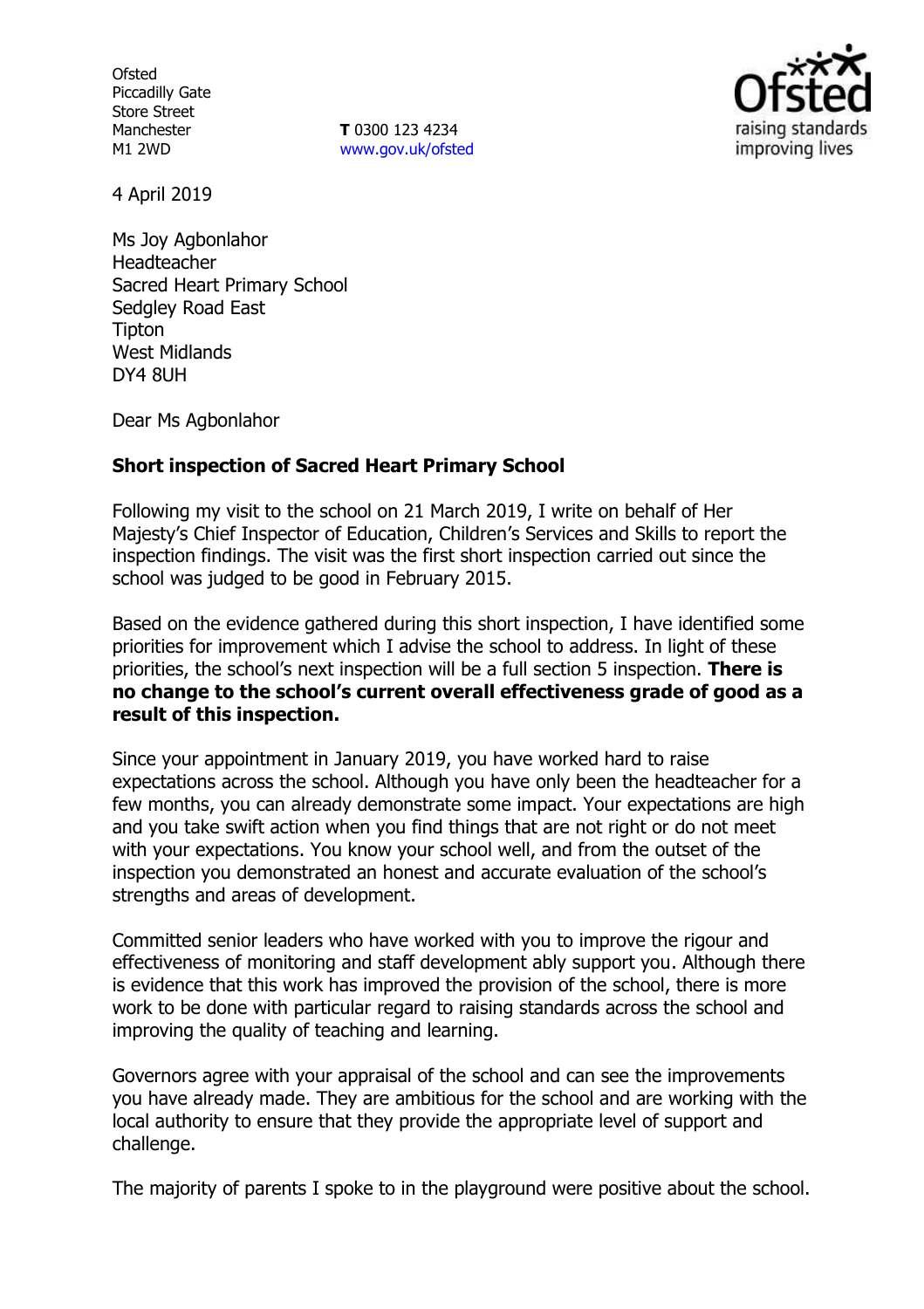

Parents cited how happy their children were and how well teachers supported them. A number of parents, including some I spoke to and those who replied to Ofsted's questionnaire, Parent View, listed communication and homework as two areas of the school's work that could be improved. You are aware of these concerns and have plans in place to address these issues as quickly as possible.

All the pupils I spoke to during the inspection were proud of the school and teachers. They said that any issues are dealt with quickly, and that they would have no hesitation in telling an adult if they were worried about anything. Pupils spoke enthusiastically about external school visits arranged by the school, for example how a recent Year 5 and 6 residential trip allowed them to develop friendships and improve confidence. Pupils were also keen to praise the emotional support offered by the school. They talked about how the school nurture room provided them with an effective way to manage their feelings. One child said teachers knew that even though they were all different, they were all unique.

In your previous inspection, you were asked to ensure that pupils improved both the presentation and accuracy of their work. This inspection has identified that these areas for improvement have not been fully addressed. The presentation of pupils' work is still variable across the school, with some pupils making mistakes in their books.

# **Safeguarding is effective.**

The leadership team has ensured that all safeguarding arrangements are fit for purpose. Staff and governors receive regular training so that their knowledge of good practice in safeguarding is kept up to date. Leaders also ensure that appropriate checks are made on staff, governors, volunteers and regular visitors to the school to make sure that they are suitable people to work with children.

Pupils say that they feel safe in school and trust their teachers to look after them. They have a good understanding of what bullying is. Pupils are confident that bullying is rare in their school and that if it does occur, they trust staff to deal with it well. Pupils also understand how to keep themselves safe in different situations, such as when using the internet.

# **Inspection findings**

■ This inspection focused on a number of key objectives. The first of these looked at the impact of leaders on improving standards across key stage 1, and diminishing the difference in attainment between boys and girls. You have initiated a number of initiatives to improve standards across key stage 1. These include: enhancing the capacity of leadership across key stage 1 through the employment of a key stage 1 leader; changing the way pupils are grouped in lessons; short-term interventions and nurture groups; being part of a local authority-sponsored writing project; and work moderation with other local schools. Although the school can demonstrate some early success with these initiatives, sustainable improvement has yet to be embedded.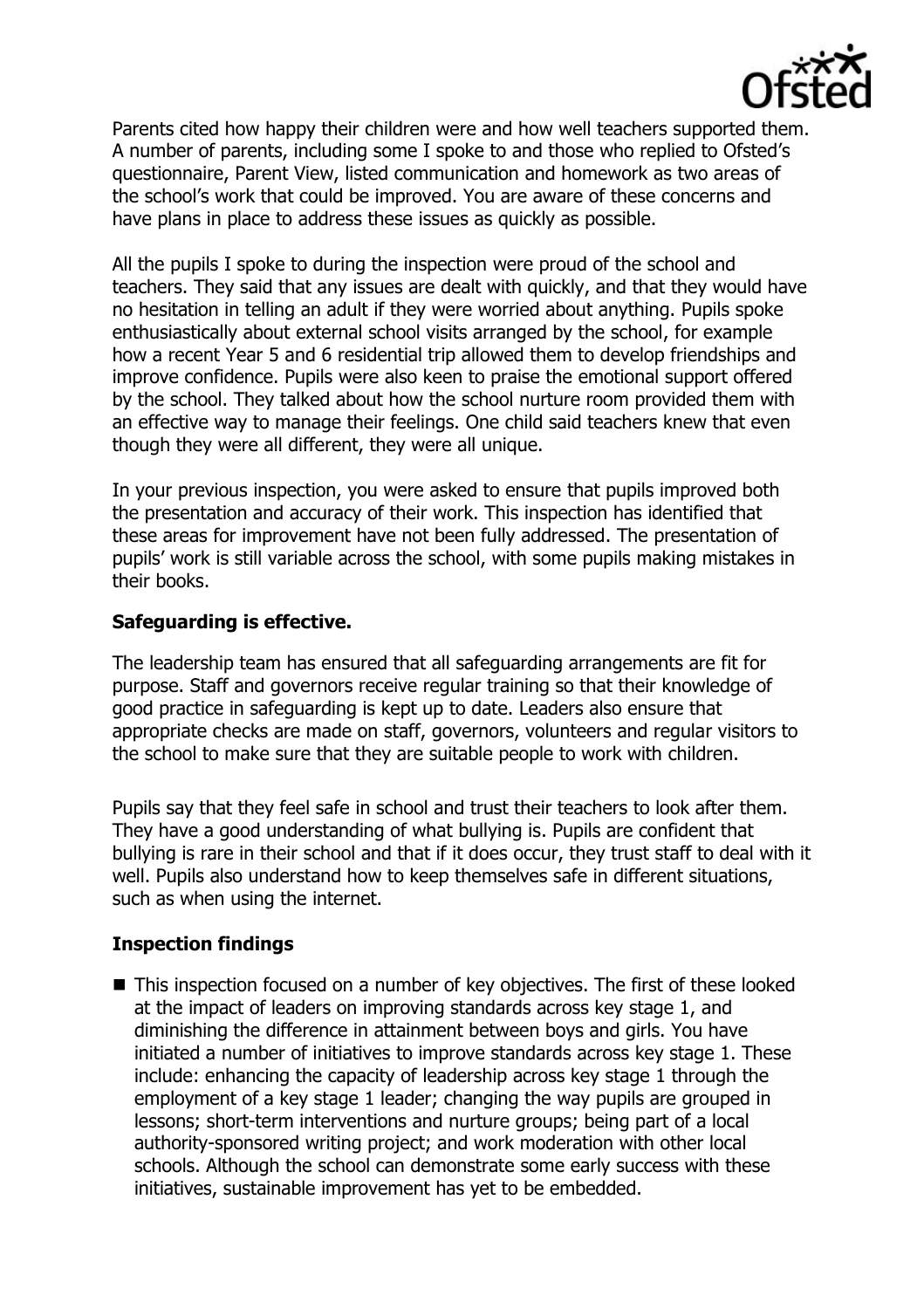

- Another key line of enquiry looked at the impact of leaders on raising standards, and increasing the number of pupils working at the higher standard across key stage 2. Your improvement plans for the school acknowledge this as an area for improvement and, therefore, a number of new initiatives are now in place. These include careful tracking of pupils' progress, additional classes for those children falling behind and using senior leaders to teach key groups. Again, these strategies need time to embed to be fully successful.
- A further key line of enquiry related to how leaders have developed provision across the school since the previous inspection. Since the start of your employment at the school, you have been determined not only to raise expectations of pupils' performance across the school, but also to enhance all the processes and systems related to teaching, learning and monitoring. As a result, you and your leadership team have further utilised pupil progress meetings and developed a focused monitoring and continuing professional development programme for staff. In addition, you have used external specialists to develop staff expertise and used data to set challenging targets for pupils. Because of your focus on increasing the involvement and engagement of pupils in their learning, standards across the school are beginning to rise. However, inspection activities found that not all teachers are consistently using agreed teaching strategies. In particular, this related to some teachers missing the opportunity to move pupils onto the next stage of learning as quickly as possible.
- To further develop the capacity of leadership and management across the school, you have created a strategic role for middle leaders. They are given the support and time to monitor and support teaching and learning across school. They firmly believe in your vision for the school.
- Since your arrival at the school, you have also focused on trying to develop the social and emotional aspects of pupils' life at the school. Pupils told me how external visits, for example to Cadbury World and Royal Air Force Museum Cosford, enhanced the themes they study in class. They also value the clubs on offer by the school and, in particular, talked enthusiastically about ballet club.
- You have also ensured that a number of interventions related to social, emotional and mental health are in place for pupils. These include transition groups from Year 6 to secondary school and anger management. The school also supports the needs of parents through well-being groups and individualised support.

## **Next steps for the school**

Leaders and those responsible for governance should ensure that:

- leaders continue to raise standards in reading, writing and mathematics across the school by ensuring that teachers move children on in their learning at the appropriate time
- leaders improve the quality of teaching and learning by ensuring consistency of practice across the school.